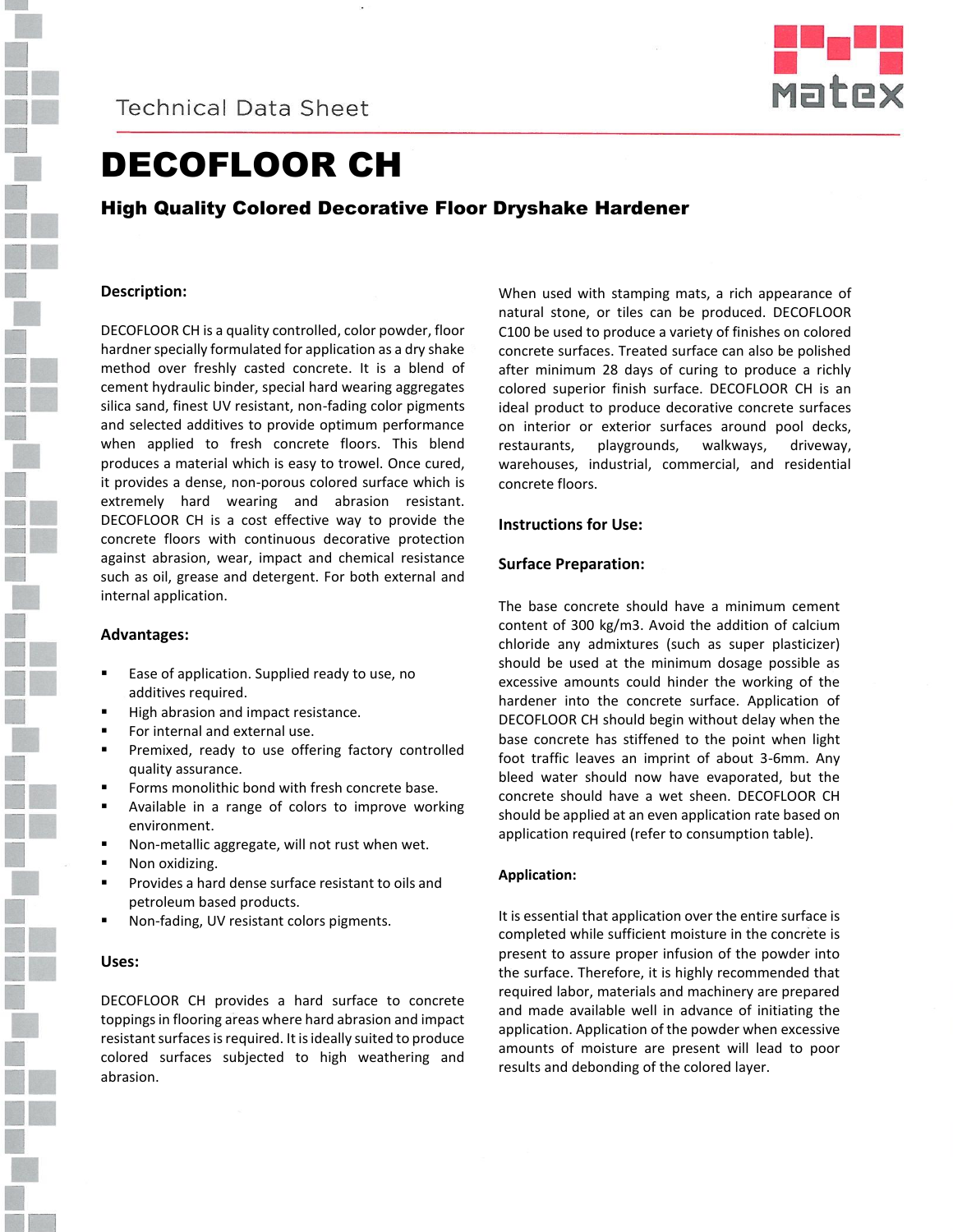# DECOFLOOR CH

The concrete should first be spread, and vibrated so that it completely cover the area within the formwork. Before the appearance of excess moisture, the surface should be levelled using wood or magnesium floats to the desired level. Do not trowel the surface prior to application of DECOFLOOR CH; as this would seal the surface and therefore make, it difficult for the hardener to blend with the top surface. Application to DECOFLOOR CH must begin only after excess and bleed moisture have disappeared from the surface and the floating process would not disrupt the level of the surface, but while the concrete is still in stage plastic.

For proper application, divide the floor into sections of known areas in order to set aside the proper amount of material to be applied. DECOFLOOR CH should be applied over two stage; two thirds of the material in the first application and one third in the second. For application rates higher than 5 Kg/m<sup>2</sup>, DECOFLOOR CH should be applied over three stage, with one half of the material applied during the first stages.

Apply the material by hand uniformly over the surface of the concrete. Machine spreaders may also use in case of application in large areas. The edges of the slab should be worked first since they set quicker. After each stage, the surface must be thoroughly floated in order to let the material penetrate within the surface. The surface must NOT be troweled between the first and final shakes. For more uniform coverage, the second shake should be done at 90 degrees to the first one. After the application of the final shake, the surface may be finished as desired, once it has hardened sufficiently. Use only high quality tools specifically designed for decorative concrete work such as magnesium floats, stainless steel or blue steel trowels.

#### **Curing:**

Proper curing of concrete floors treated with DECOFLOOR CH is essential to the physical properties of the finished floor. For internal applications, selfcuring by covering the treated flooring with polythene sheet taped at the edges would be sufficient.

The use of curing agents is not recommended on concrete that will be later stained. Do not use water curing or curing agents when the concrete surface is textured in conjuction with DECOFLOOR CH. Insure the compatibility of curing agents with the sealer if it will be later applied to the concrete surface.

#### **Standards:**

DECOFLOOR CH conforms to:

ASTM C 944

| <b>TECHNICAL PROPERTIES</b> |                           |                                 |
|-----------------------------|---------------------------|---------------------------------|
| Color                       | $\colon$                  | Cement grey, brick red,         |
|                             |                           | brown, green, other colors      |
|                             |                           | available upon request          |
| Impact Resistance           | $\mathcal{L}$             | 50 N impact w/o damage          |
|                             |                           | 100 N impact w/ slight          |
|                             |                           | indentation                     |
| <b>Abrasion Resistance</b>  | $\ddot{\phantom{0}}$      | 250% greater than controlled    |
|                             |                           | concrete                        |
| Staining of oil,            | $\mathbb{R}^{\mathbb{Z}}$ | Resistant                       |
| automotive oil,             |                           |                                 |
| <b>lubricants</b>           |                           |                                 |
| Ph                          |                           | $12 - 13$                       |
| Hardness                    |                           | 7 (Moh's Scale)                 |
| VOC                         | :                         | <10gm/Liter                     |
| Comp. Strength              | $\cdot$ .                 | 70 N/mm <sup>2</sup> at 28 days |
| EN12390-3:2009              |                           |                                 |

#### **Packaging:**

DECOFLOOR CH is supplied in 25 KG bags

#### **Storage:**

Store in original packing in dry conditions away from direct sunlight and high humidity levels.

| <b>COVERAGE</b>                                                                                                                                      |                          |  |
|------------------------------------------------------------------------------------------------------------------------------------------------------|--------------------------|--|
| <b>USAGE</b>                                                                                                                                         | <b>CONSUMPTION</b>       |  |
| Light Duty                                                                                                                                           | 3-4 $\text{Kg/m}^2$      |  |
| Medium Duty                                                                                                                                          | 5-7 $Kg/m^2$             |  |
| <b>Heavy Duty</b>                                                                                                                                    | 8-9 $\text{Kg/m}^2$      |  |
| <b>Expansion Joints</b>                                                                                                                              | $1.5 - 2$ Kg/10 cm strip |  |
| Stated consumptions data are for general<br>guidance. Actual consumption depends on the<br>nature of substrate, method of application and<br>wastage |                          |  |